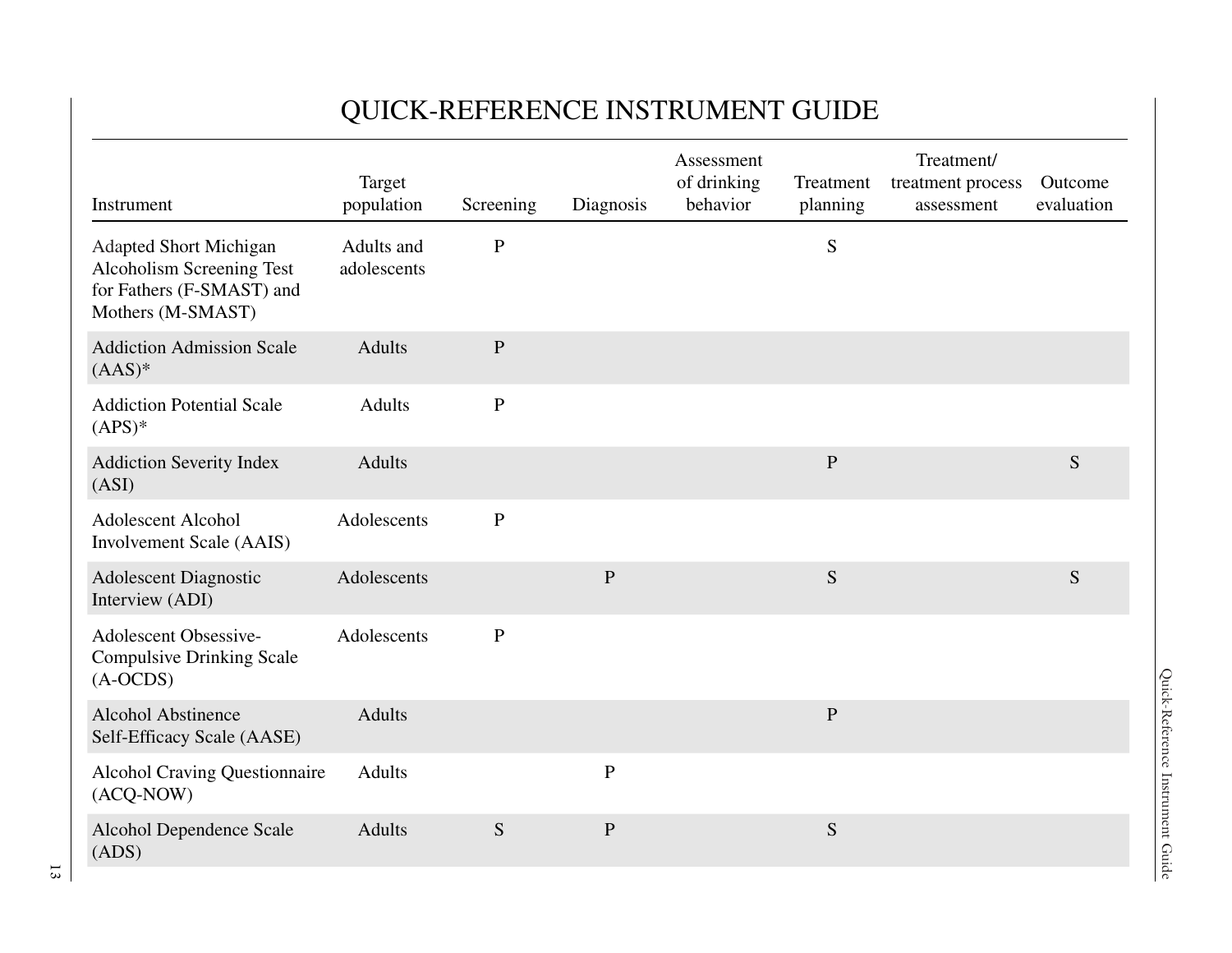## QUICK-REFERENCE INSTRUMENT GUIDE *(continued)*

| Instrument                                                                        | Target<br>population      | Screening    | Diagnosis    | Assessment<br>of drinking<br>behavior | Treatment<br>planning | Treatment/<br>treatment process<br>assessment | Outcome<br>evaluation |
|-----------------------------------------------------------------------------------|---------------------------|--------------|--------------|---------------------------------------|-----------------------|-----------------------------------------------|-----------------------|
| Alcohol Expectancy<br>Questionnaire (AEQ)                                         | <b>Adults</b>             |              |              |                                       | ${\bf P}$             | S                                             |                       |
| Alcohol Expectancy<br>Questionnaire-Adolescent<br>Form (AEQ-A)                    | Adolescents               |              |              |                                       | $\mathbf{P}$          | S                                             |                       |
| <b>Alcohol Timeline</b><br>Followback<br>(TLFB)                                   | Adults and<br>adolescents |              |              | ${\bf P}$                             |                       |                                               | $\, {\bf P}$          |
| <b>Alcohol Use Disorders</b><br>Identification Test (AUDIT)                       | <b>Adults</b>             | $\mathbf{P}$ |              |                                       |                       |                                               |                       |
| Alcohol Use Inventory<br>(AUI)                                                    | Adults and<br>adolescents |              |              |                                       | $\mathbf{P}$          |                                               |                       |
| <b>CAGE Questionnaire</b>                                                         | Adults and<br>adolescents | $\mathbf{P}$ |              |                                       |                       |                                               |                       |
| <b>Clinical Institute</b><br><b>Withdrawal Assessment</b><br>(CIWA-AD)            | <b>Adults</b>             |              | $\mathbf{P}$ |                                       | S                     |                                               |                       |
| Cognitive Lifetime<br>Drinking History (CLDH)                                     | <b>Adults</b>             |              |              | ${\bf P}$                             |                       |                                               |                       |
| College Alcohol Problem<br>Scale–Revised (CAPS-r)                                 | Adults and<br>adolescents |              | ${\bf P}$    |                                       |                       |                                               |                       |
| <b>Composite International</b><br>Diagnostic Interview<br>(CIDI core) Version 2.1 | <b>Adults</b>             |              | $\, {\bf P}$ |                                       |                       |                                               |                       |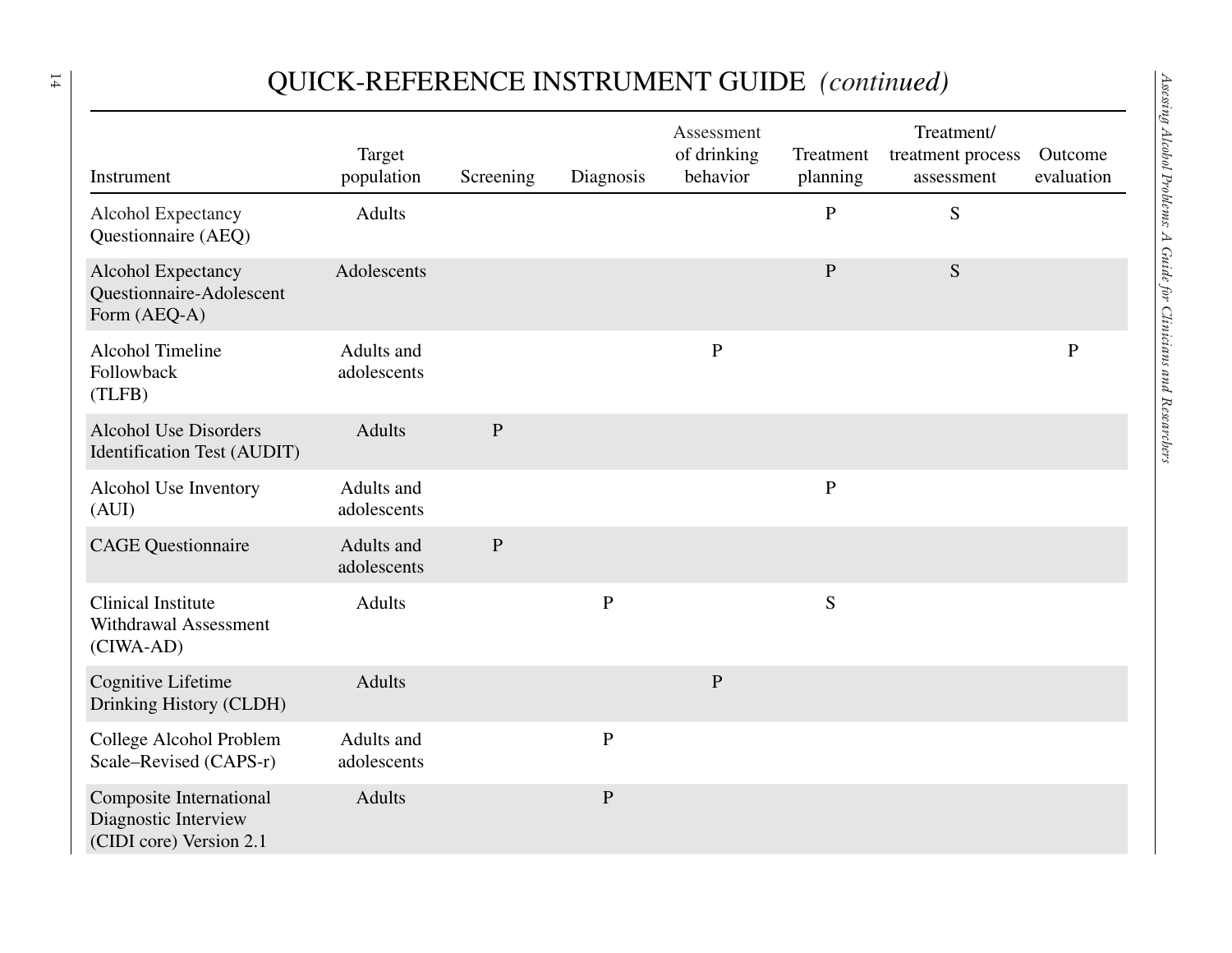| Comprehensive Adolescent<br>Severity Inventory (CASI)                          | Adolescents               |              |               |                | $\mathbf P$  |               | S         |
|--------------------------------------------------------------------------------|---------------------------|--------------|---------------|----------------|--------------|---------------|-----------|
| <b>Customary Drinking and</b><br>Drug Use Record (CDDR)†                       | Adolescents               |              | $\mathbf{P}$  |                |              |               |           |
| Diagnostic Interview Schedule<br>(DIS-IV) Alcohol Module                       | <b>Adults</b>             |              | $\mathbf P$   |                |              |               |           |
| Drinker Inventory of<br>Consequences (DrInC)                                   | <b>Adults</b>             |              | ${\mathbf S}$ |                |              |               | ${\bf P}$ |
| <b>Drinking Context Scale</b><br>(DCS)                                         | Adults and<br>adolescents |              | $\mathbf P$   |                |              | ${\mathbf S}$ |           |
| <b>Drinking Expectancy</b><br>Questionnaire (DEQ)                              | <b>Adults</b>             |              |               |                | $\mathbf{P}$ | ${\bf S}$     |           |
| <b>Drinking Problems</b><br>Index (DPI)                                        | <b>Adults</b>             |              | $\mathbf P$   |                | S            |               | S         |
| Drinking Refusal Self-Efficacy<br>Questionnaire (DRSEQ)                        | <b>Adults</b>             |              |               |                | $\mathbf{P}$ |               |           |
| Drinking-Related Internal-<br><b>External Locus of Control Scale</b><br>(DRIE) | <b>Adults</b>             |              |               |                | $\, {\bf P}$ |               |           |
| Drinking Self-Monitoring<br>Log (DSML)                                         | Adults and<br>adolescents |              |               | $\overline{P}$ | S            | $\mathbf{P}$  |           |
| Drug-Taking Confidence<br>Questionnaire (DTCQ)                                 | <b>Adults</b>             |              |               |                | $\mathbf P$  |               |           |
| Drug Use Screening<br>Inventory (revised)<br>$(DUSI-R)$                        | Adults and<br>adolescents | $\mathbf{P}$ |               |                | S            |               | S         |
| <b>Ethanol Dependence</b><br>Syndrome (EDS) Scale                              | <b>Adults</b>             |              | $\, {\bf P}$  |                |              |               |           |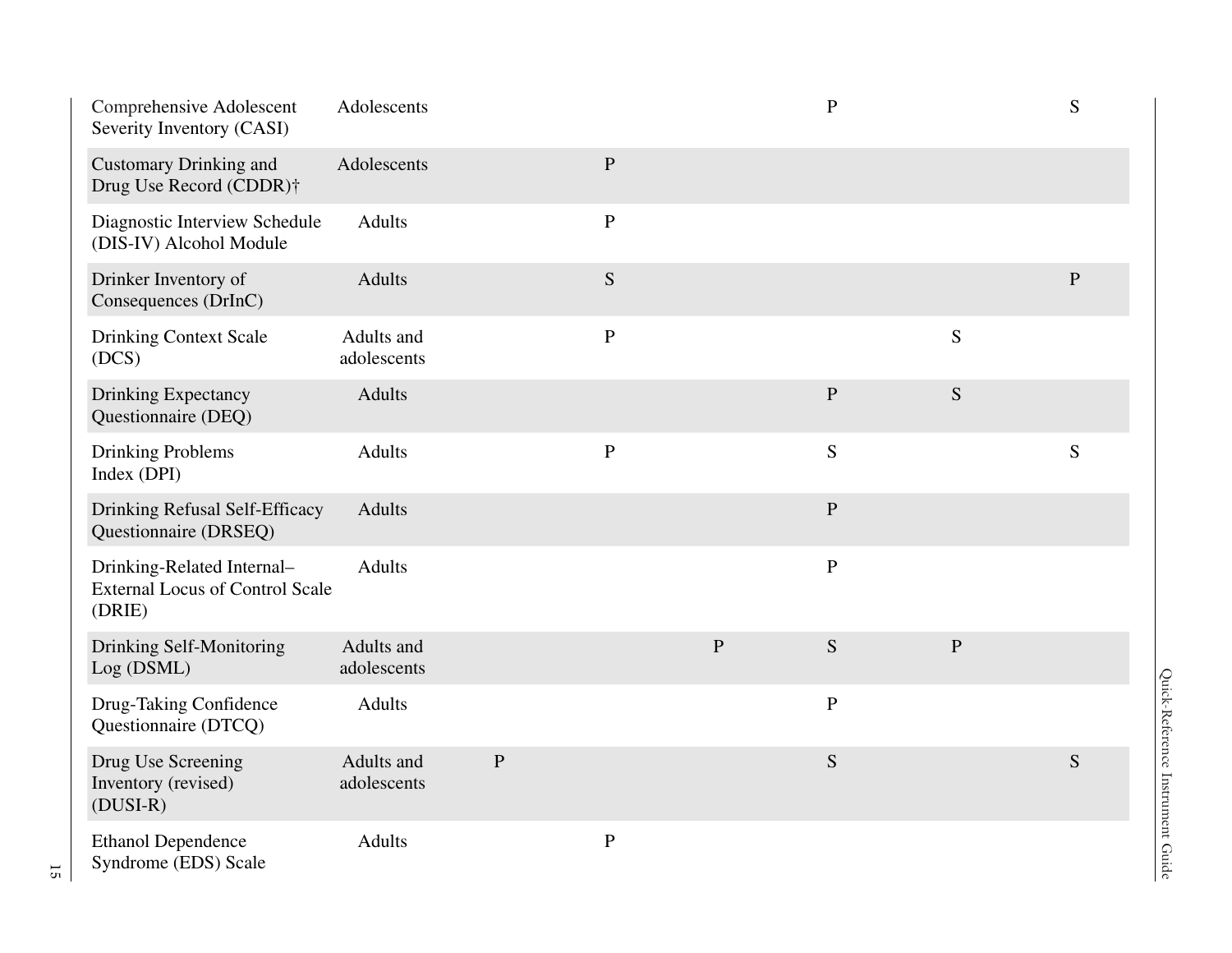## QUICK-REFERENCE INSTRUMENT GUIDE *(continued)*

| Instrument                                                                                           | Target<br>population      | Screening    | Diagnosis   | Assessment<br>of drinking<br>behavior | Treatment<br>planning | Treatment/<br>treatment process<br>assessment | Outcome<br>evaluation |
|------------------------------------------------------------------------------------------------------|---------------------------|--------------|-------------|---------------------------------------|-----------------------|-----------------------------------------------|-----------------------|
| <b>Family Tree Questionnaire</b><br>(FTQ) for Assessing Family<br><b>History of Alcohol Problems</b> | <b>Adults</b>             |              | ${\bf P}$   |                                       | ${\mathbf S}$         |                                               |                       |
| <b>Five-Shot Questionnaire</b>                                                                       | <b>Adults</b>             | $\mathbf P$  |             |                                       |                       |                                               |                       |
| Form 90                                                                                              | Adults and<br>adolescents |              |             | $\mathbf{P}$                          |                       |                                               | $\mathbf{P}$          |
| Global Appraisal of<br>Individual Needs (GAIN)                                                       | Adults and<br>adolescents | $\mathbf{P}$ |             |                                       |                       |                                               |                       |
| <b>Impaired Control Scale (ICS)</b>                                                                  | <b>Adults</b>             |              | ${\bf P}$   |                                       |                       |                                               |                       |
| <b>Important People and</b><br>Activities Instrument (IPA)                                           | Adults and<br>adolescents |              |             |                                       | ${\bf P}$             | S                                             |                       |
| <b>Inventory of Drug-Taking</b><br>Situations (IDTS)                                                 | <b>Adults</b>             |              |             |                                       | $\mathbf P$           |                                               |                       |
| Leeds Dependence<br>Questionnaire (LDQ)                                                              | Adults and<br>adolescents |              | $\mathbf P$ |                                       |                       |                                               |                       |
| MacAndrew Alcoholism<br>Scale (Mac)*                                                                 | <b>Adults</b>             | ${\bf P}$    |             |                                       |                       |                                               |                       |
| Michigan Alcoholism<br>Screening Test (MAST)<br>and variants                                         | Adults and<br>adolescents | ${\bf P}$    |             |                                       |                       |                                               |                       |
| <b>Motivational Structure</b><br>Questionnaire (MSQ)                                                 | Adults and<br>adolescents |              |             |                                       | ${\bf P}$             |                                               |                       |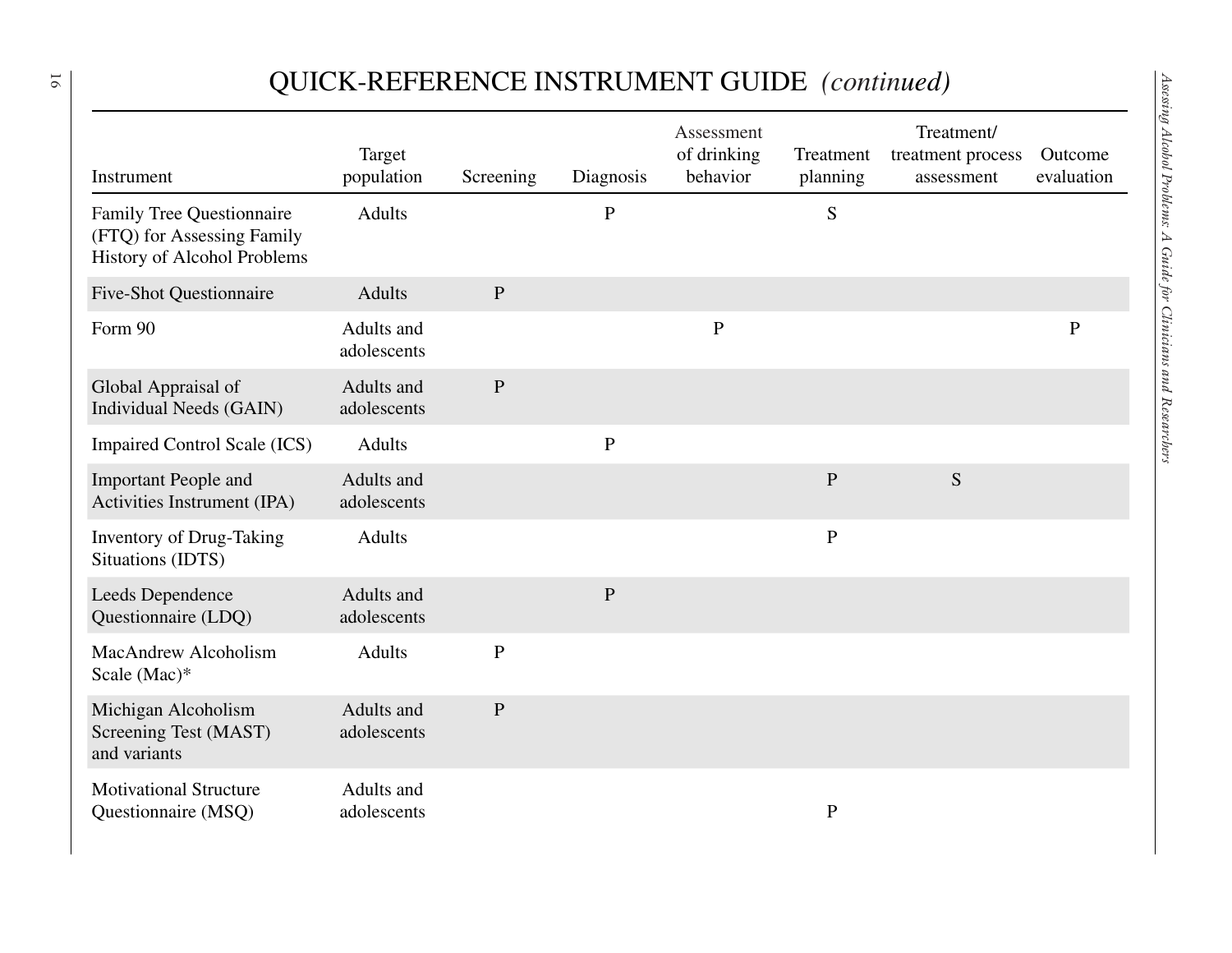| <b>Negative Alcohol Expectancy</b><br>Questionnaire (NAEQ)                             | <b>Adults</b>             |           |              |           | $\mathbf{P}$ | S |           |
|----------------------------------------------------------------------------------------|---------------------------|-----------|--------------|-----------|--------------|---|-----------|
| <b>Obsessive Compulsive</b><br>Drinking Scale (OCDS)                                   | <b>Adults</b>             |           | ${\bf P}$    |           |              |   |           |
| Penn Alcohol Craving<br>Scale (PACS)                                                   | Adults and<br>adolescents |           | $\mathbf{P}$ |           |              |   |           |
| Personal Concerns Inventory<br>(PCI)                                                   | Adults and<br>adolescents |           |              |           | ${\bf P}$    |   |           |
| Personal Experience<br>Inventory (PEI)                                                 | Adolescents               |           | ${\bf P}$    |           | ${\bf P}$    |   | ${\bf S}$ |
| Personal Experience<br>Inventory for Adults (PEI-A)                                    | <b>Adults</b>             | ${\bf S}$ |              |           | ${\bf P}$    |   |           |
| Personal Experience<br><b>Screening Questionnaire</b><br>(PESQ)                        | Adolescents               | ${\bf P}$ |              |           |              |   |           |
| Problem Recognition<br>Questionnaire (PRQ)                                             | Adolescents               | ${\bf P}$ |              |           |              |   |           |
| Psychiatric Research<br><b>Interview for Substance</b><br>and Mental Disorders (PRISM) | <b>Adults</b>             |           | ${\bf P}$    |           |              |   |           |
| Quantity-Frequency (QF)<br>Methods                                                     | <b>Adults</b>             |           |              | ${\bf P}$ |              |   | ${\bf P}$ |
| Quitting Time for<br><b>Alcohol Questionnaire</b><br>(QTAQ)                            | <b>Adults</b>             |           | $\mathbf{P}$ |           |              |   |           |
| Rapid Alcohol Problems<br>Screen (RAPS4)                                               | <b>Adults</b>             | ${\bf P}$ |              |           |              |   |           |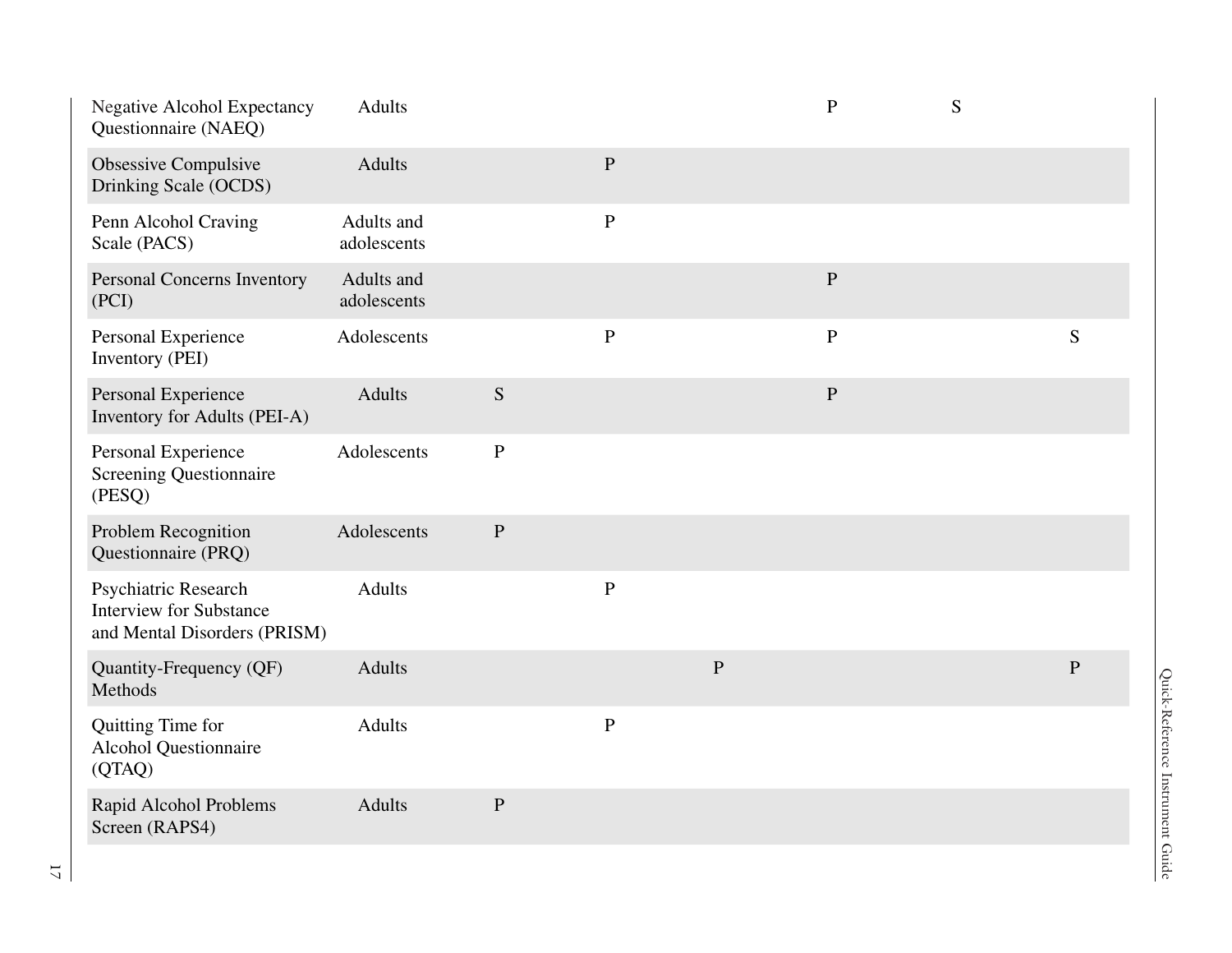## QUICK-REFERENCE INSTRUMENT GUIDE *(continued)*

|                                                                                                                     | Target                    |             |              | Assessment<br>of drinking | Treatment    | Treatment/<br>treatment process | Outcome    |
|---------------------------------------------------------------------------------------------------------------------|---------------------------|-------------|--------------|---------------------------|--------------|---------------------------------|------------|
| Instrument                                                                                                          | population                | Screening   | Diagnosis    | behavior                  | planning     | assessment                      | evaluation |
| Readiness To Change<br><b>Questionnaire Treatment</b><br>Version (RTCQ-TV)                                          | Adults and<br>adolescents |             |              |                           | ${\bf P}$    |                                 |            |
| Recovery Attitude and<br><b>Treatment Evaluator (RAATE)</b><br>Clinical Evaluation (CE) and<br>Questionnaire I (QI) | <b>Adults</b>             |             |              |                           | ${\bf P}$    |                                 |            |
| <b>Rutgers Alcohol Problem</b><br>Index (RAPI)                                                                      | Adults and<br>adolescents | ${\bf P}$   |              |                           |              |                                 | S          |
| Self-Administered Alcoholism<br>Screening Test (SAAST)                                                              | <b>Adults</b>             | $\mathbf P$ |              |                           |              |                                 |            |
| Semi-Structured Assessment<br>for the Genetics of Alcoholism<br>$(SSAGA-II)$                                        | <b>Adults</b>             |             | $\mathbf{P}$ |                           |              |                                 |            |
| Severity of Alcohol<br>Dependence Questionnaire<br>(SADQ)                                                           | <b>Adults</b>             |             | ${\bf P}$    |                           |              |                                 |            |
| Short Alcohol Dependence<br>Data (SADD)                                                                             | <b>Adults</b>             |             | ${\bf P}$    |                           |              |                                 |            |
| <b>Stages of Change Readiness</b><br>and Treatment Eagerness Scale<br>(SOCRATES)                                    | <b>Adults</b>             |             |              |                           | $\, {\bf P}$ |                                 |            |
| <b>Steps Questionnaire</b>                                                                                          | <b>Adults</b>             |             |              |                           |              | $\mathbf{P}$                    |            |